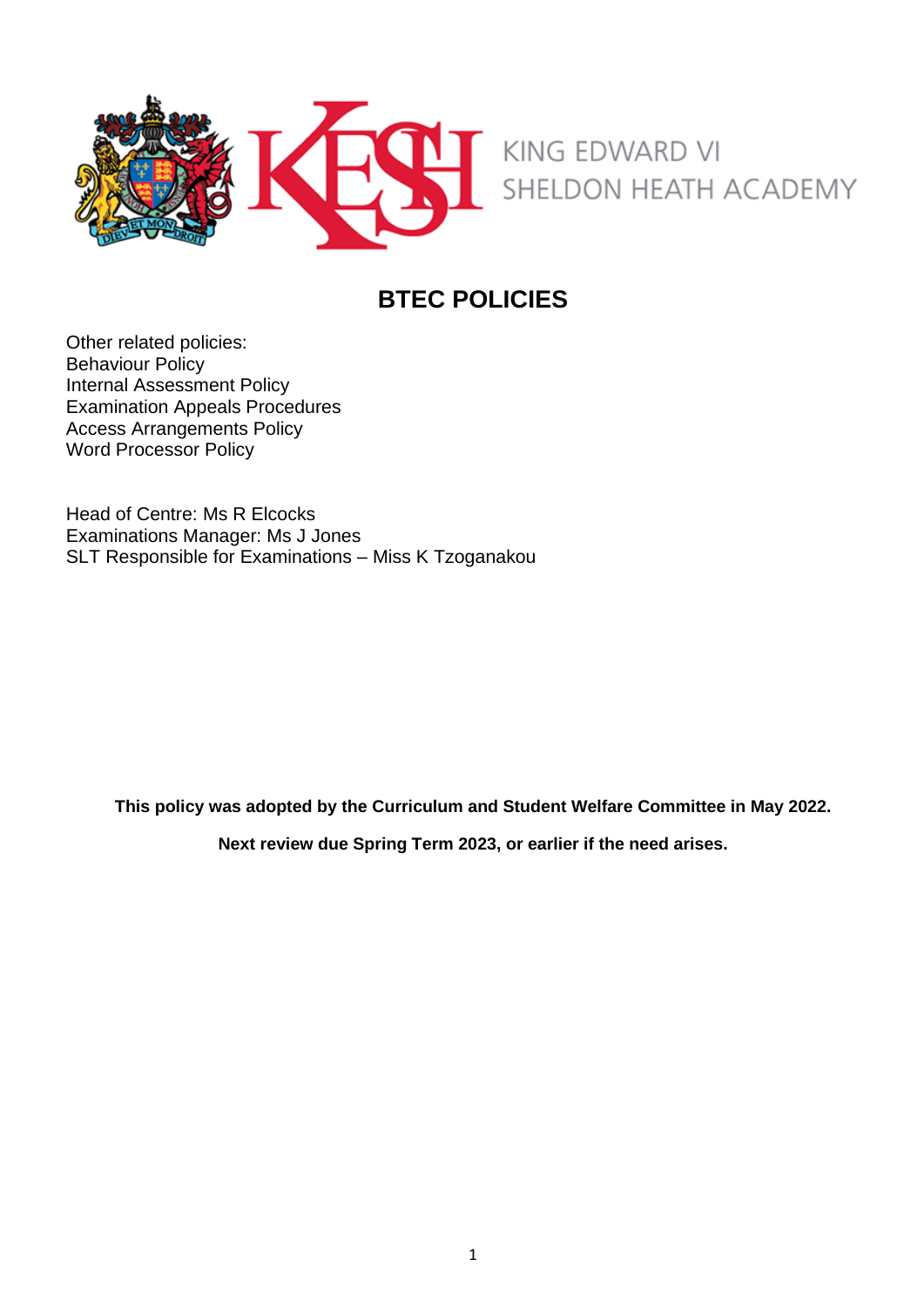### **1. Rationale**

The purpose of this document is to ensure that all BTEC programmes are appropriately implemented and meet the guidelines set by the examination board and JCQ assessment policies. This document is to be used in conjunction with the Academy's examinations and assessment policy and a range of guidance available at the Edexcel website.

## **2. Policy Aims**

This document contains several separate policies, all shared by Pearson, which collectively aim to ensure that the Academy has in place administrative systems, policies and procedures to ensure that there is effective management of the delivery and assessment of qualifications, ensuring that:

- qualification approvals are accurate and timely and reflective of a centre delivery
- the centre continues to meet all Qualification Approval criteria for each qualification
- adequate records are maintained to meet Pearson requirements and made available to Pearson representatives, as required.

## **3. BTEC - Registration & Certification Policy**

Aims:

- To timely register individual learners to the correct programme within agreed timescales.
- To claim valid learner certificates within agreed timescales.
- To construct a secure, accurate and accessible audit trail to ensure that individual learner registration and certification claims can be tracked to the certificate which is issued for each learner.

In order to do this, the Academy will:

- register each learner within the awarding body requirements;
- provide a mechanism for programme teams to check the accuracy of learner registrations;
- make each learner aware of their registration status;
- inform the awarding body of withdrawals, transfers or changes to learner details;
- ensure that certificate claims are timely and based solely on internally verified assessment records;
- audit certificate claims made to the awarding body;
- audit the certificates received from the awarding body to ensure accuracy and completeness;
- keep all records safely and securely for three years post certification.

Responsibilities:

- Exams Officer: responsible for timely, accurate and valid registration, transfer, withdrawal and certificate claims for learners
- Programme Leader: responsible for ensuring learner details held by Pearson are accurate and that an audit trail of learner assessment and achievement is accessible
- Quality Nominee: responsible for coordinating and monitoring the learner details held with Pearson
- Senior Management: responsible for overseeing the registration, transfer, withdrawal and certificate claims for learners to ensure that awarding body deadlines are met.

## **4. BTEC - Assessment Policy**

Aims:

- To ensure that assessment methodology is valid, reliable and does not disadvantage or advantage any group of learners or individuals.
- To ensure that the assessment procedure is open, fair and free from bias and to national standards.
- To ensure that there is accurate and detailed recording of assessment decisions.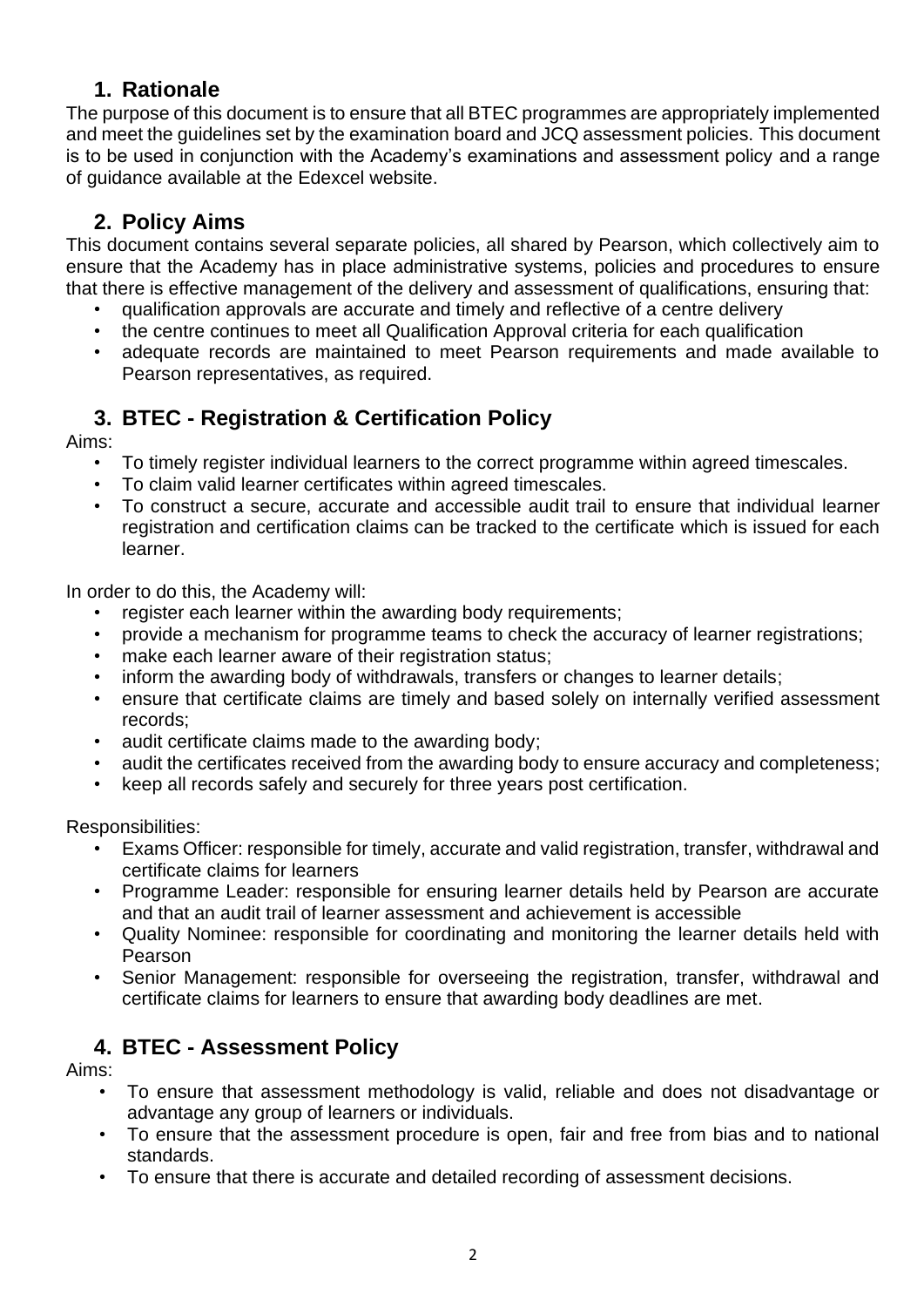In order to do this, the Academy will:

- ensure that learners are provided with assignments that are fit for purpose, to enable them to produce appropriate evidence for assessment;
- produce a clear and accurate assessment plan at the start of the programme/academic year;
- provide clear, published dates for handout of assignments and deadlines for assessment;
- assess learner's evidence using only the published assessment and grading criteria;
- ensure that assessment decisions are impartial, valid and reliable;
- not limit or 'cap' learner achievement if work is submitted late;
- develop assessment procedures that will minimise the opportunity for malpractice;
- maintain accurate and detailed records of assessment decisions:
- maintain a robust and rigorous internal verification procedure;
- provide samples for standards verification/external examination as required by the awarding organisation;
- monitor standards verification/external examination reports and undertake any remedial action required;
- share good assessment practice between all BTEC programme teams;
- ensure that BTEC assessment methodology and the role of the assessor are understood by all BTEC staff;
- provide resources to ensure that assessment can be performed accurately and appropriately.

Responsibilities:

- Programme Leader: responsible for managing programme delivery and assessment of the learners, to ensure coverage of all units and grading criteria.
- Assessor: provides feedback to learners; assures the authenticity of learner work; records and tracks achievement.
- Internal Verifier: records findings, gives assessor feedback, and oversees remedial action.
- Lead Internal Verifier (BTEC Entry Level-Level 3): by registering with Pearson, has access to standardisation materials which may be used with assessors to ensure that national standards are understood. The Lead Internal Verifier must agree and sign off assessment and internal verification plans.

Procedures:

- Learner induction informs learners about all aspects of assessment and progress monitoring. Reference is made to national standards, assessment deadlines, the need for authentic work, and learner appeals
- Assignment design has a practical vocational focus and references the unit grading criteria. A variety of assessment methods is encouraged. A schedule of assignments and assessment dates is planned for and monitored during delivery of the programme.
- At the start of the programme the assessment plan is agreed and signed off by the Lead Internal Verifier.

### **5. BTEC - Internal Verification (IV) Policy**

Aims:

- To ensure there is an accredited lead internal verifier in each principal subject area
- To ensure that internal verification is valid, reliable and covers all assessors and programme activity.
- To ensure that the internal verification procedure is open, fair and free from bias.
- To ensure that there is accurate and detailed recording of internal verification decisions.

In order to do this, the Academy will ensure that:

• a lead internal verifier for each principal subject area is accredited by Edexcel via the successful completion of an online standardisation exercise;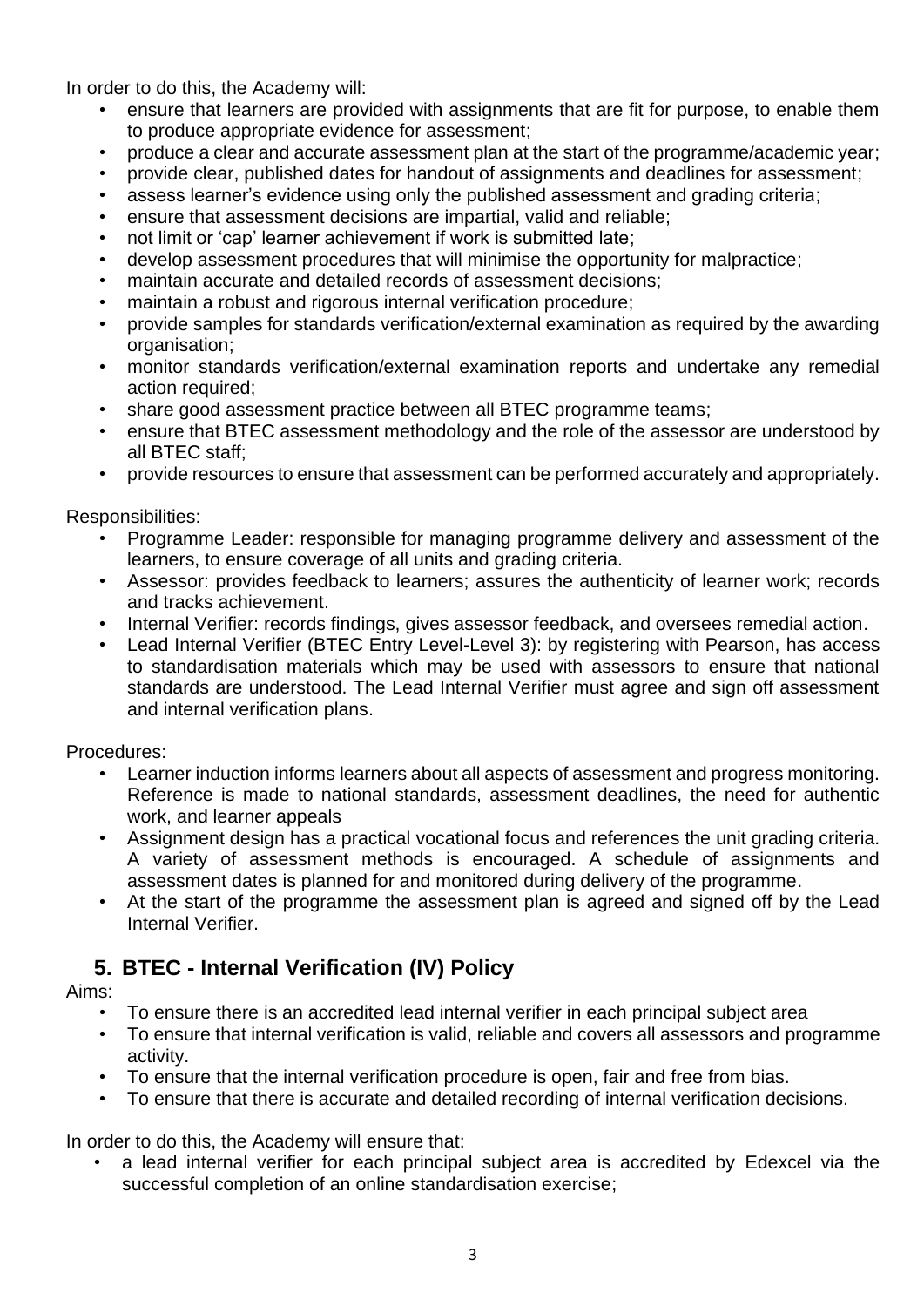- each lead internal verifier oversees effective internal verification systems within each principal subject area;
- staff are briefed and trained in the requirements for current internal verification procedures;
- effective internal verification roles are defined, maintained and supported;
- internal verification is promoted as a developmental process between staff;
- standardised internal verification documentation is provided and used;
- all centre assessment instruments are verified as fit for purpose:
- an annual internal verification schedule, linked to assessment plans, is in place;
- an appropriately structured sample of assessment from all programmes, sites and teams is internally verified, to ensure centre programmes conform to national standards and standards verification requirements;
- secure records of all internal verification activity are maintained;
- the outcome of internal verification is used to enhance future assessment practice.

Responsibilities:

- Quality Nominee: ensures that centre internal verification and standardisation processes operate, acts as the centre coordinator and main point of contact for BTEC programmes. The Quality Nominee ensures Pearson quality assurance reports are monitored and any remedial action is carried out.
- Lead Internal Verifier (BTEC Entry Level Level 3):
	- o Is usually the programme leader in the principal subject area and monitors and coordinates the internal verification process for each principal subject area.
	- o Registers details and accesses standardisation exercises to use with the assessment team.
	- o Completes and submits the standardisation exercise during a live window to gain accredited status, is registered through OSCA2 and confirms registration annually.
- Internal Verifier: verifies assessor decisions and validates assignments. The Internal Verifier records findings, gives assessor feedback, and oversees remedial action.

Procedures:

- All Assessors, Lead Internal Verifiers and Internal Verifiers are regularly briefed on BTEC processes.
- Verification schedules are agreed annually to cover all Assessors, units and assignments. Schedules are drawn up at the beginning of the programme and monitored through the year.
- Internal Verification of assignments is carried out before use to ensure that assignments are fit for purpose, and that any recommendations are acted upon. Documented records of effective internal verification are kept.
- The Internal Verifier verifies a sufficient sample of Assessor grading decisions to ensure accuracy. Assessors do not internally verify their own work. Assessor feedback and support is given.
- Internal Verification records are correctly maintained and kept securely for 3 years after certification.
- Standards Verification/External Examination: monitoring and review procedures for standards verification and external examination outcomes is in place and deal with unsuccessful standards verification and external examination samples.

### **6. BTEC - Plagiarism and Assessment Malpractice Policy**

Aim:

- To identify and minimise the risk of malpractice by staff or learners.
- To respond to any incident of alleged malpractice promptly and objectively.
- To standardise and record any investigation of malpractice to ensure openness and fairness.
- To impose appropriate penalties and/or sanctions on learners or staff where incidents (or attempted incidents) of malpractice are proven.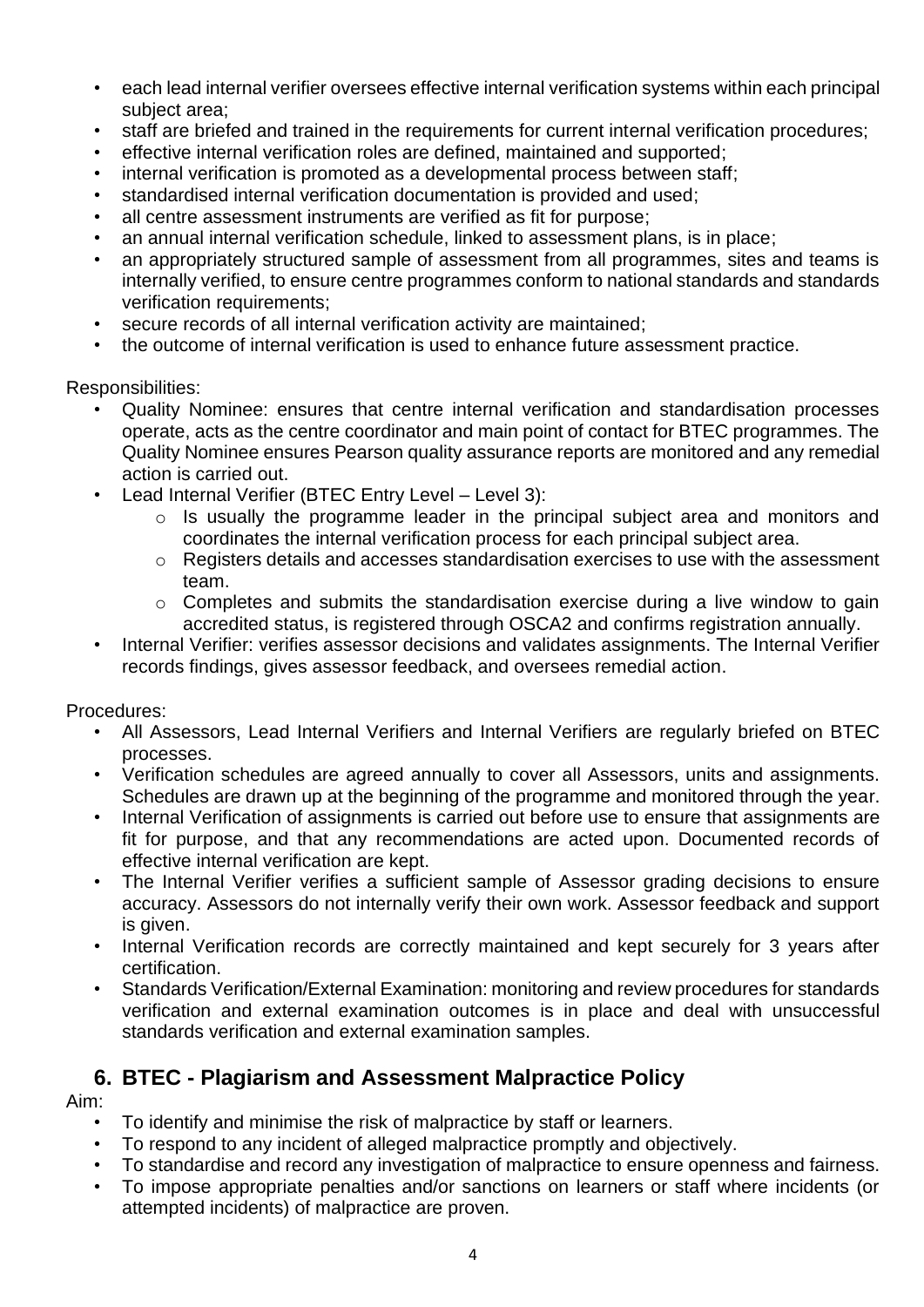• To protect the integrity of this centre and BTEC qualifications.

In order to do this, the Academy will:

- seek to avoid potential malpractice by using the induction period and the student handbook to inform learners of the centre's policy on malpractice and the penalties for attempted and actual incidents of malpractice;
- show learners the appropriate formats to record cited texts and other materials or information sources;
- ask learners to declare that their work is their own;
- ask learners to provide evidence that they have interpreted and synthesised appropriate information and acknowledged any sources used;
- conduct an investigation in a form commensurate with the nature of the malpractice allegation. Such an investigation will be supported by the Head of Centre / Principal and all personnel linked to the allegation. It will proceed according to the examinations appeal policy;
- make the individual fully aware at the earliest opportunity of the nature of the alleged malpractice and of the possible consequences should malpractice be proven;
- give the individual the opportunity to respond to the allegations made;
- inform the individual of the avenues for appealing against any judgment made;
- document all stages of any investigation.

Responsibilities:

- Centre: seeks proactive ways to promote a positive culture that encourages learners to take individual responsibility for their learning and respect the work of others.
- Assessor: responsible for designing assessment opportunities which limit the opportunity for malpractice and for checking the validity of the learner's work.
- Internal Verifier/Lead Internal Verifier: responsible for malpractice checks when internally verifying work.
- Quality Nominee: required to inform Pearson of any acts of malpractice.
- Heads of Centre or their nominees: responsible for any investigation into allegations of malpractice.

#### Procedures:

- Addressing learner malpractice:
	- o All staff promote positive and honest study practices.
	- o Learners are required to declare that work is their own; staff check the validity of learner's work.
	- o Learner induction and handbook is used to inform about malpractice and outcomes.
	- o Teachers ensure that learners use appropriate citations and referencing for research sources.
	- o Assessment procedures in place to help reduce and identify malpractice.
- Addressing staff malpractice:
	- o Staff BTEC induction and updating includes BTEC requirements.
	- o Robust Internal Verification and audited record keeping.
	- o Audit of learner records, assessment tracking records and certification claims.
- Dealing with malpractice:
	- o The individual is informed of the issues and of the possible consequences as well as of the process and appeals rights.
	- o The individual is provided with the opportunity to respond.
	- o Any investigation is carried in a fair and equitable manner.
	- o The awarding body is informed of any malpractice or attempted acts of malpractice, which have compromised assessment; the advice of the awarding body for any further action is sought.
	- o Any penalties are appropriate to the nature of the malpractice under review.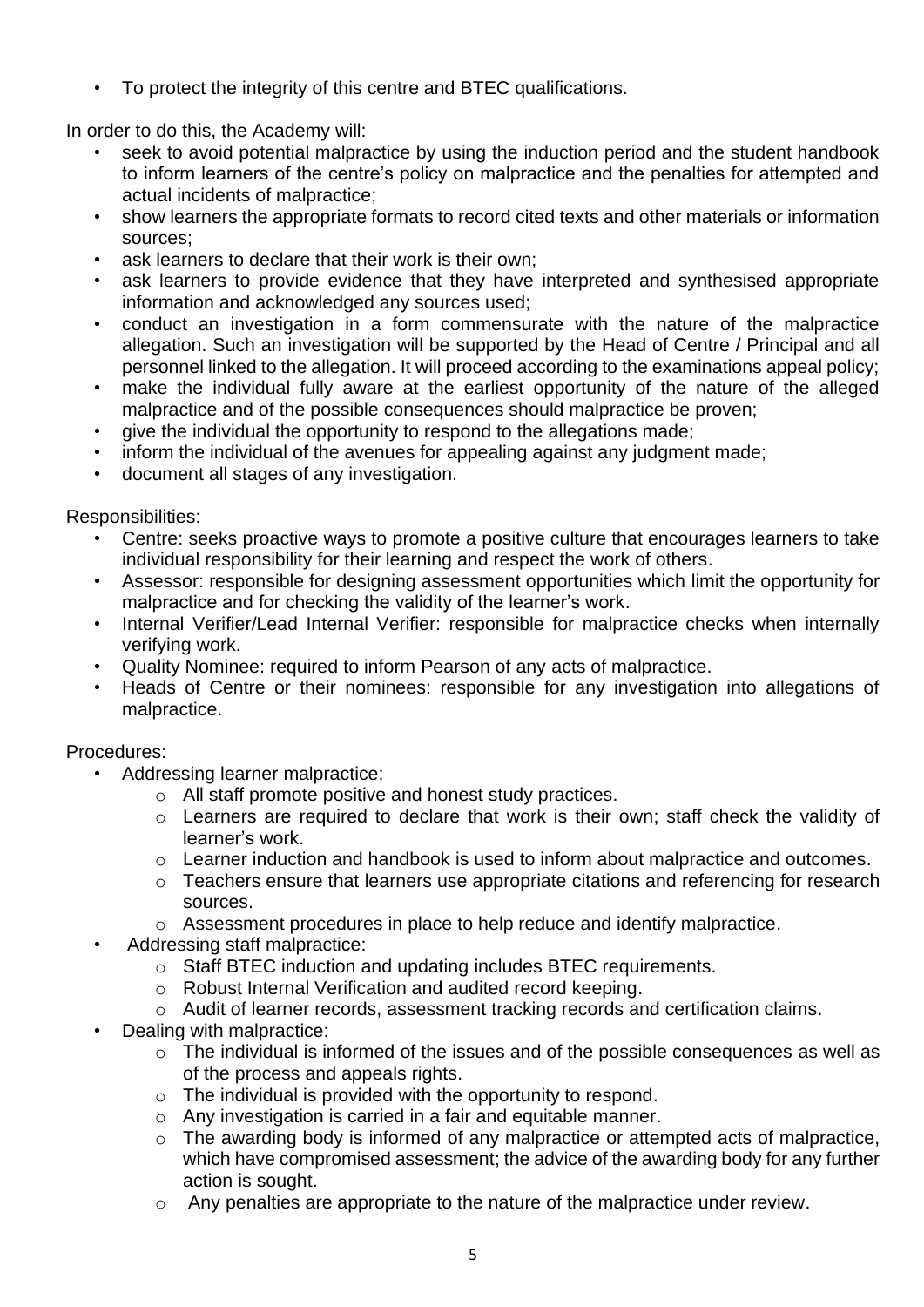o Should gross misconduct is identified, it will be dealt with in accordance with learner and staff disciplinary procedures.

## **7. BTEC - Appeals Policy**

Aims:

- To enable the learner to enquire, question or appeal against an assessment decision.
- To attempt to reach agreement between the learner and the assessor at the earliest opportunity.
- To standardise and record any appeal to ensure openness and fairness.
- To facilitate a learner's ultimate right of appeal to the awarding body, where appropriate.
- To protect the interests of all learners and the integrity of the qualification.

In order to do this, the Academy will:

- inform the learner at induction, of the Examination Appeals Policy and procedure;
- record, track and validate any appeal;
- forward the appeal to the awarding body when a learner considers that a decision continues to disadvantage her/him after the internal appeals process has been exhausted;
- will take appropriate action to protect the interests of other learners and the integrity of the qualification, when the outcome of an appeal questions the validity of other results;
- keep appeals records for inspection by the awarding body for a minimum of 18 months
- have a staged appeals procedure;
- monitor appeals to inform quality improvement.

Responsibilities:

- Learner: responsible for initiating the appeals procedure, in the required format, within a defined time frame, when s/he has reason to question an assessment decision.
- Assessor: responsible for providing clear achievement feedback to learners. If assessment decisions are questioned, the Assessor is responsible for processing the learner's appeal within the agreed time.
- Internal Verifier/Lead Internal Verifier/Senior Management: responsible for judging whether assessment decisions are valid, fair and unbiased.
- Head of Centre: responsible for submitting an appeal in writing, to Pearson if the learner remains dissatisfied with the outcome of the centre's internal appeals procedures.

#### Procedures:

- The learner induction informs the learner of the appeals procedure.
	- The learner appeals procedures are staged procedures to determine whether the assessor:
		- $\circ$  Used procedures that are consistent with the awarding body's requirements.
		- o Applied the procedures properly and fairly when arriving at judgements.
		- o Made a correct judgement about the learner's work.
- Appeals procedure stages:
	- $\circ$  Stage 1 Informal: Learner consults with Assessor within a defined period of time following the assessment decision, to discuss an assessment decision. If unresolved, then the issues are documented before moving to stage 2.
	- o Stage 2 Review: Review of assessment decisions by Manager and/or Internal Verifier/Lead Internal Verifier. Learner notified of findings and agrees or disagrees, in writing, with outcome. If unresolved, move to stage 3.
	- $\circ$  Stage 3 Appeal hearing: Vice Principal (Curriculum) hears the appeal: last stage by the centre. If unresolved, move to stage 4.
	- $\circ$  Stage 4 External appeal: The grounds for appeal and any supporting documentation must be submitted by the centre to Pearson within 14 days of the completion of Stage  $4:$  a fee is levied.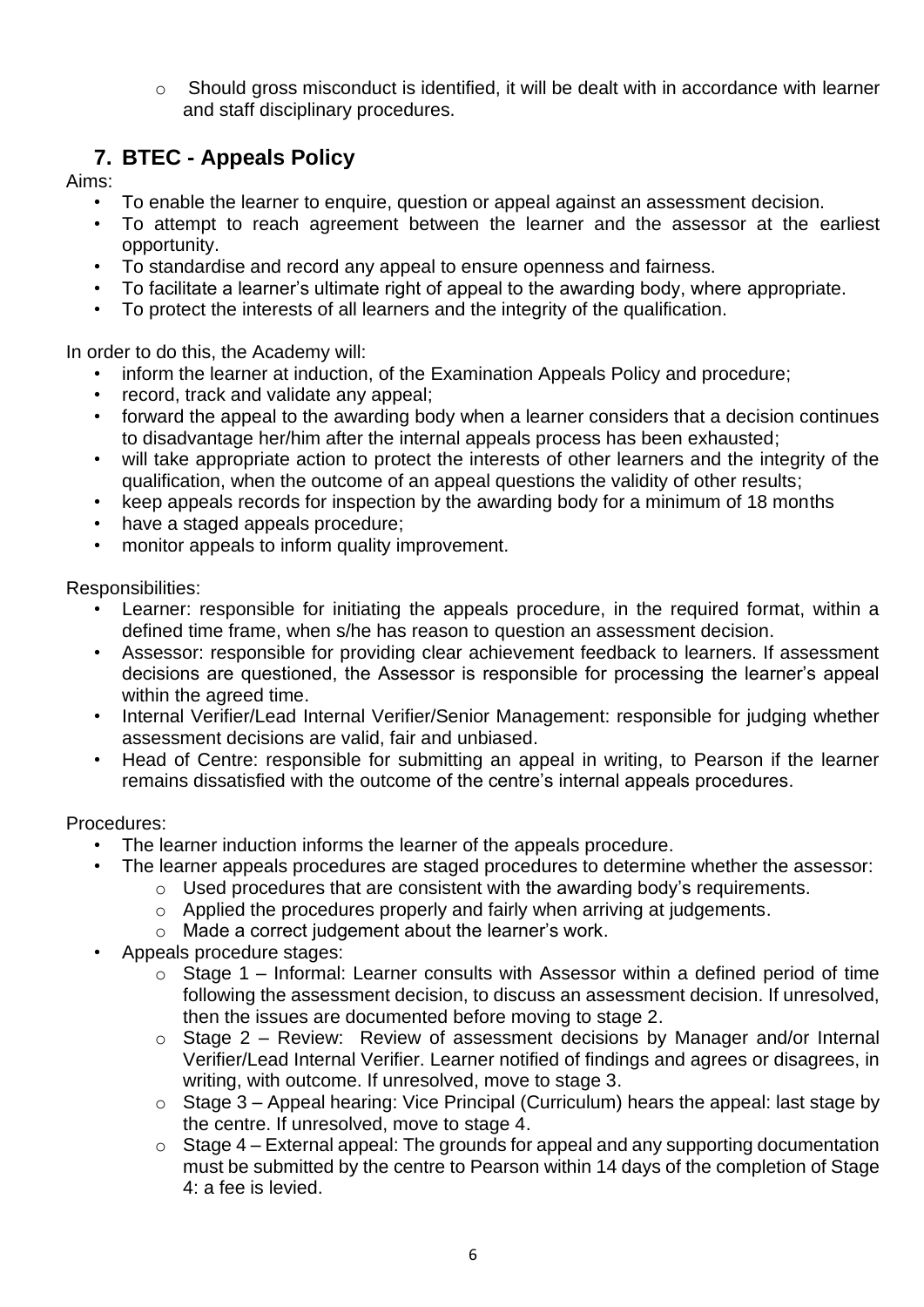- Recording appeals: each stage will be recorded, dated and show either agreement or disagreement with decisions. Documents will be kept for a minimum of 18 months.
- Monitoring of appeals: undertaken by Vice Principal (Curriculum) to inform development and quality improvement.

Vocational qualifications at the Academy are with Pearson. The exam board's specific policy for appeals for all Pearson Vocational qualifications can be viewed at: [https://qualifications.pearson.com/content/dam/pdf/Support/policies-for-centres-learners-and](https://qualifications.pearson.com/content/dam/pdf/Support/policies-for-centres-learners-and-employees/Enquiries_and_Appeals_on_Pearson_Vocational_Qualifications.pdf)[employees/Enquiries\\_and\\_Appeals\\_on\\_Pearson\\_Vocational\\_Qualifications.pdf](https://qualifications.pearson.com/content/dam/pdf/Support/policies-for-centres-learners-and-employees/Enquiries_and_Appeals_on_Pearson_Vocational_Qualifications.pdf)

### **8. BTEC - Employer Involvement Policy**

Aims:

- To ensure that learners undertake meaningful activity involving employers during their study.
- To ensure effective, reliable and accurate tracking / recording of individual learner involvement in meaningful activity in relation to the individual learner field of study.
- To prepare the learner to engage actively and positively with opportunities offered with employer involvement.

In order to do this, the Academy will:

- Produce an Employer Involvement plan at the start of the programme that reflects the meaningful activities that contribute to the technical qualification.
- Produce a clear and accurate meaningful activity plan that covers all learners.
- Establish and agree milestones with employers to develop, execute and review meaningful activities for learners.
- Confirm learner engagement against the defined meaningful activities identified.
- Ensure effective, reliable and accurate tracking / recording of individual learner involvement in meaningful activity in relation to the individual learner field of study.
- Prepare the learner to engage actively and positively with opportunities offered with employer involvement.
- Develop robust and accurate recording procedures that minimise the opportunity for malpractice Maintain a robust and rigorous quality assurance procedure.
- Provide evidence for standards verification and quality management review as required by the awarding body.
- Monitor SV and QMR reports and undertake any remedial action required.
- Share good practice between all Technical qualification teams in reference to employer involvement.
- Ensure that all staff teaching on Technical qualifications understand the requirements and importance of meaningful employer involvement.
- Provide resources to ensure effective employer involvement and accurate monitoring and recording.
- Adopt a standardised centre approach to documentation used across the centre for the purpose of employer involvement
- An annual review of employer involvement to ensure that activities are meaningful and appropriate and enhance all future employer involvement.
- Secure records of all activities are maintained.

#### **9. Roles and responsibilities**

The Principal is responsible for monitoring the implementation of this policy.

The Vice Principal (Curriculum) is responsible for the integrity of the administration and completion process of all vocational qualifications at the Academy.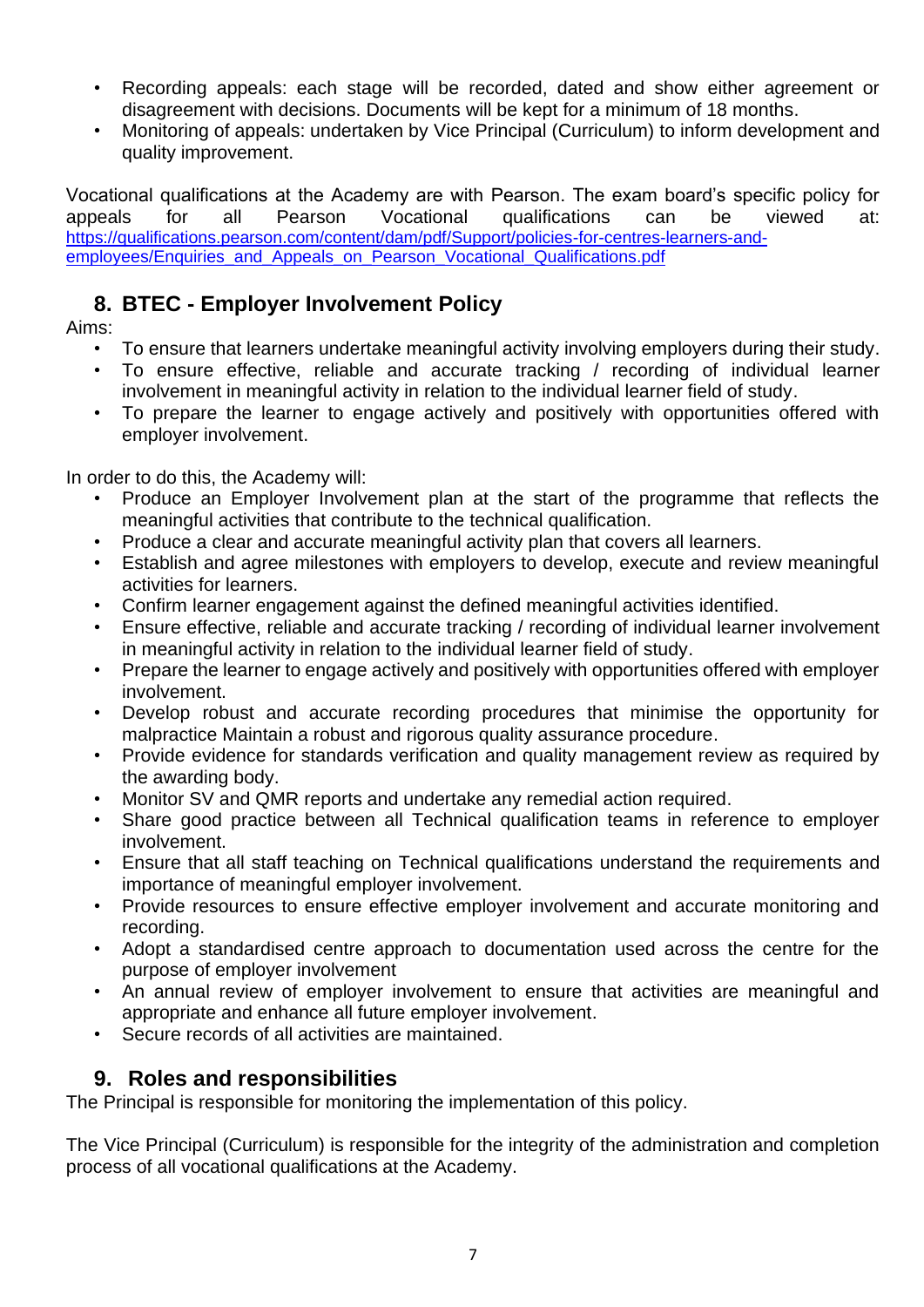The Examination Manager is responsible for:

- The timely, accurate and valid registration, transfer, withdrawal and certificate claims for students. All learners must be registered by 1<sup>st</sup> November for programmes starting in September or within one month of enrolment (for other start times).
- Ensuring learner details held by the awarding body are accurate.
- Providing a mechanism for subject areas to check the accuracy of the student registration.
- Informing the awarding body where the Academy is able to apply for reasonable adjustments or special consideration for individual students.
- Arranging for the effective administration of all externally assessed units, in accordance with JCQ and examination board guidelines and policies; evaluating BTEC administration.
- Reporting results to the awarding body.
- Keeping all records safely and securely for three years post certificate.

The BTEC Quality Nominee is responsible for:

- overseeing the registration, transfer, withdrawal and certificate claims for learners to ensure that awarding body deadlines are met.
- Ensuring that all staff are aware of the systems put in place to ensure consistency and reliability of courses, assessments and accreditation.
- Ensuring that Subject Leaders have followed procedures by 'Internally verifying' assignments.
- Sampling assignments to ensure evidence of colleagues responding to IV feedback.
- Ensuring adherence of BTEC programme to exam board's guidance.
- Sampling & monitoring individual subjects' documentation.
- Evaluating BTEC structures and processes and identifying development priorities.
- Arranging to attend appropriate training.

The Lead IV is responsible for:

- managing assessment and internal verification of units and qualifications.
- working with teachers and Internal Verifiers to agree an assessment and verification plan for all cohorts from the start of the programme.
- ensuring that the assessment and verification plan is fit for purpose and meets regulatory requirements before it is signed off.
- approving a single resubmission to allow a learner to meet the assessment criteria targeted, providing:
	- $\circ$  the learner submitted the work on time (or had an agreed extension)
	- o the teacher feels that the learner will be able to provide improved evidence without further guidance
	- $\circ$  the learner confirmed the work was their own (by signing and dating the declaration) and
	- o the assessor has authenticated the evidence.

The Head of Department is responsible for:

- Ensuring that an audit trail of learner assessment and achievement is accessible.
- Coordinating and monitoring the learner details held with Edexcel.
- Liaising with the Examination Manager about:
	- o the completion of all externally assessed units.
	- o the registration & certification of learners at appropriate level.
- Lead and coordinate the writing of assignments
- Issue Assignment to students after IV adjustments
- Internally verifying assignments.
- Responding to IV feedback.
- Ensuring adherence of BTEC programme to exam board's guidance.

The BTEC subject teacher is responsible for:

• Supporting Subject Leader by writing assignments as required.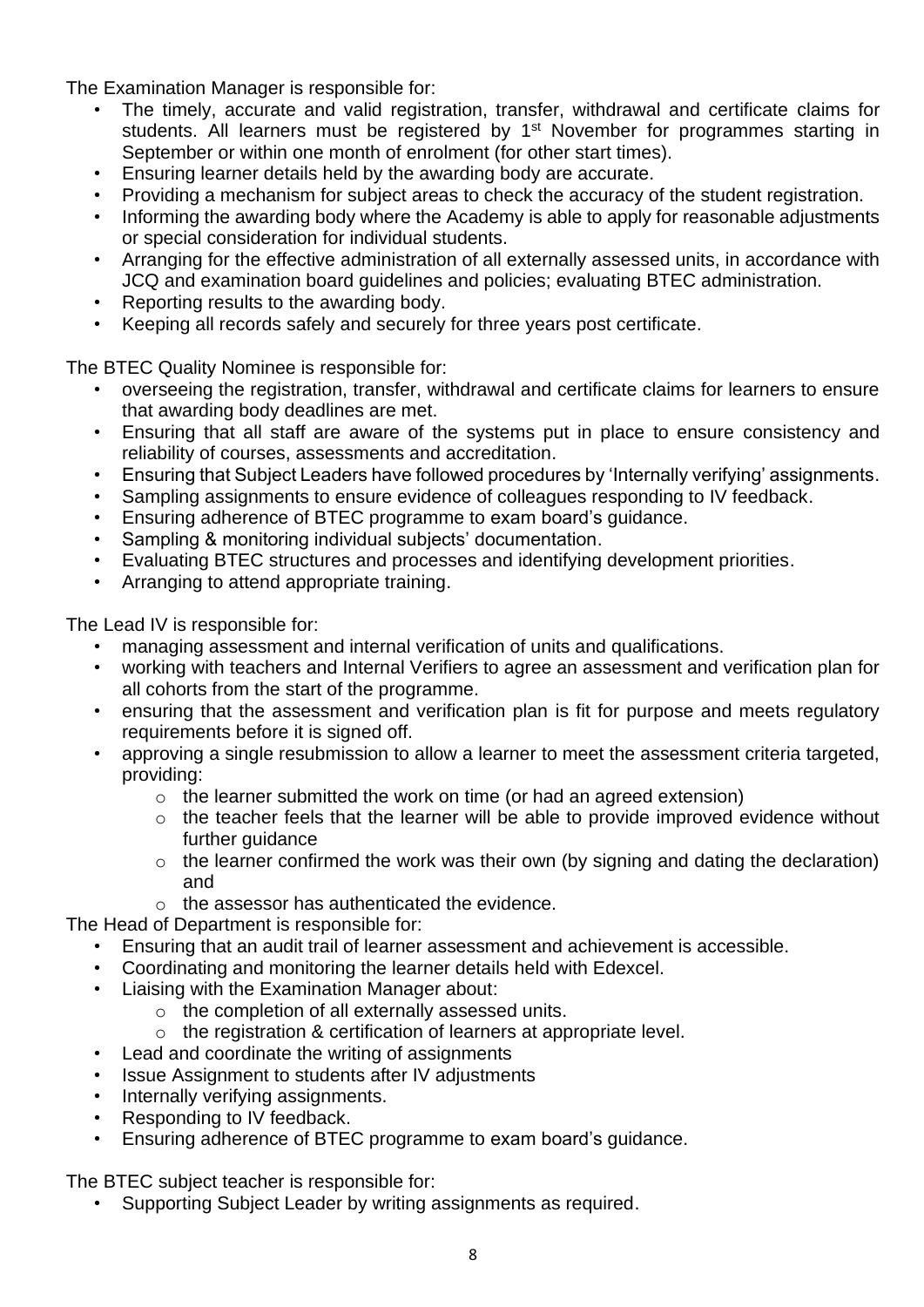- Internally verifying assignments.
- Responding to IV feedback.
- Issuing Assignment to students after IV adjustments.
- Completing OSCA Accreditation (to become a lead IV) in subject area.
- Ensuring adherence of BTEC programme to exam board's guidance.

All students are responsible for:

- Ensuring 100% attendance and punctuality to all lessons.
- Completing assignments with original work and following the guidance given by their subject teacher to the best of their ability and within given timeframes. Failure to do so will carry sanctions in accordance with Homework and Sixth Form Policies and BTEC regulations (relevant extracts on appendix 3).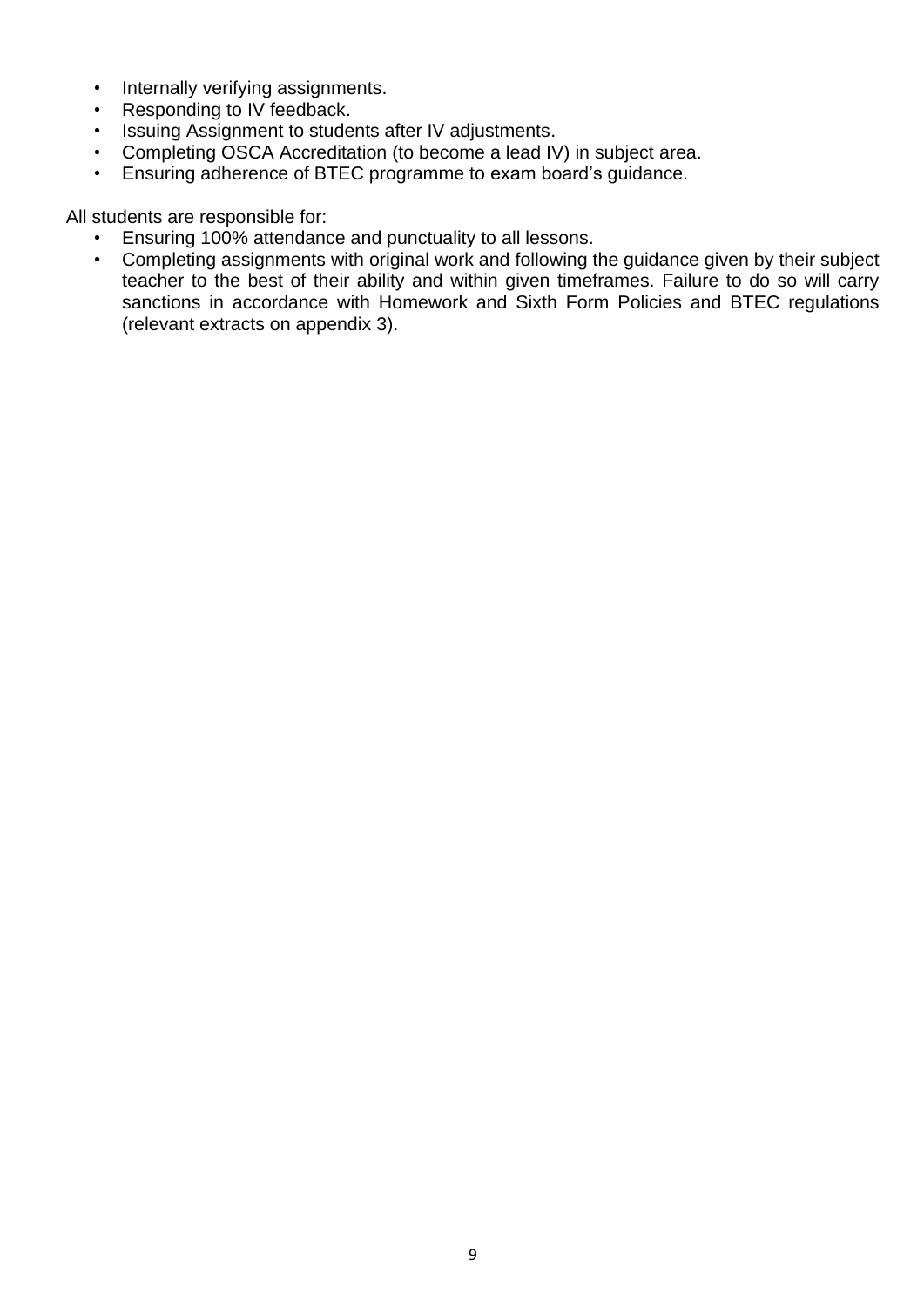### **Appendix 1: Centre approval criteria**

The declaration made by the Head of Centre when making a centre approval contains the following criteria:

- my organisation will co-operate fully with Edexcel;
- my organisation will not undertake any activity or advertising that could bring the name of Edexcel into disrepute;
- I have authorised the person named above to act as contact for this application;
- no material in this application has been plagiarised. I confirm that any material in this application that is the intellectual property of another person or organisation is used with the express permission of that person or organisation;
- my centre will operate any required external tests in full accordance with Edexcel and OFQUAL/ACCAC/CCEA procedures;
- I understand that qualification approval is subject to review, and if quality is not maintained approval may be withdrawn;
- I understand that approval of a qualification by Edexcel does not imply or guarantee that it will be supported by public funding bodies;
- I confirm that we will regularly monitor, review and evaluate our operations;
- I confirm that information supplied to the Awarding Body for the purposes of registration and certification will be complete and accurate;
- I confirm that we will implement the agreed equal opportunities access and fair assessment policies and procedures;
- I confirm that the assessment procedure will be open, fair and free from bias;
- I confirm that queries about qualification specifications, assessment quidance or related awarding body information will be resolved and recorded;
- I confirm that we will make available to Edexcel any materials records, information or documents associated with the delivery of the qualification(s) and allow Edexcel officials access to such materials, premises and learners, for the purpose of auditing and external verification;
- my centre will not extend its boundaries overseas;
- learners will be informed of their registration status:
- my organisation has not had approval declined or withdrawn by another awarding body;
- the roles, responsibilities, authorities and accountabilities of the assessment and verification team across all sites are clearly defined, allocated and understood;
- I confirm that the Awarding Body will be notified of any changes, which may affect the centre's ability to meet the approved centre criteria;
- my organisation will keep a complete copy of this approval application for the lifetime of the qualification;
- my organisation will retain a copy of the learners' assessment and internal verification records for a period of three years following certification of the learner.

For further details: https://qualifications.pearson.com/content/dam/pdf/Support/policies-for-centreslearners-and-employees/Approval-centre-agreement.pdf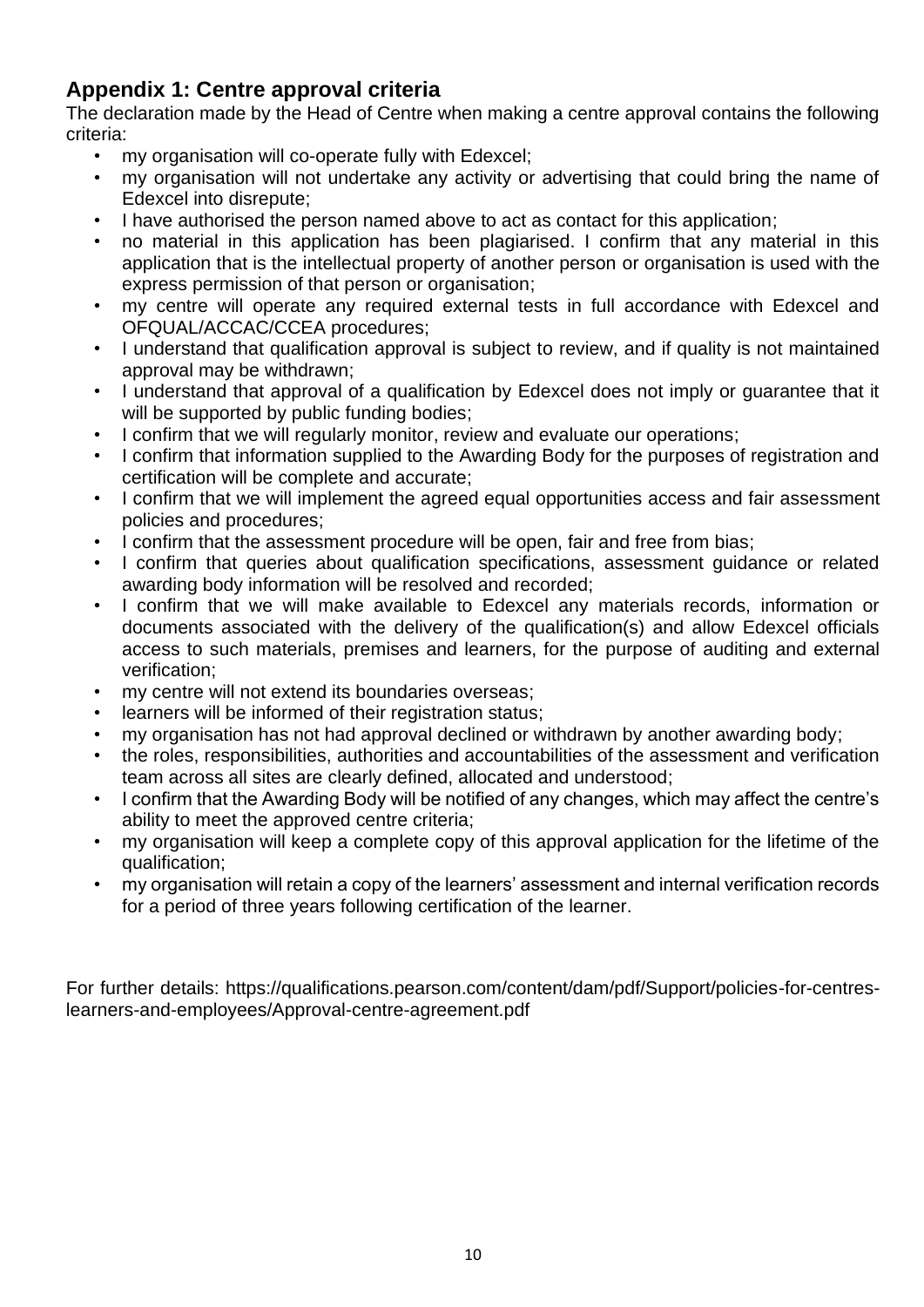### **Appendix 2: Qualification approval criteria**

The confirmation made by the Head of Centre's nominee when making a qualification approval contains the following criteria:

- there are procedures in place for the systematic monitoring, review and evaluation of this qualification;
- the centre's policy on equality of opportunity is operational;
- routes of progression are identified and made clear to all learners;
- there are appropriate teaching and learning opportunities planned;
- there will be opportunities for learners to be involved in and be given responsibility for their own learning;
- all learning opportunities will have relevance to employment within the sector;
- the assessment procedure will be open, fair and free from bias;
- assessment methodology will be valid and reliable and will not advantage or disadvantage any group of learners or individuals;
- policies and procedures for the internal verification of assessment are in place;
- the physical resources for each qualification, as described within the specification are available and sufficient for all learners;
- although centres will be given approval to offer all units within the relevant specification, the Academy must confirm that will only deliver units where there is appropriately qualified staff and sufficient resources to support the delivery;
- staff delivering each qualification are sufficient in number and have the appropriate and current vocational experience and relevant qualifications;
- a system is in place to ensure on-going staff development and updating in relation to the vocational areas covered by this application.

For further details: https://qualifications.pearson.com/content/dam/pdf/Support/policies-for-centreslearners-and-employees/Approval-centre-agreement.pdf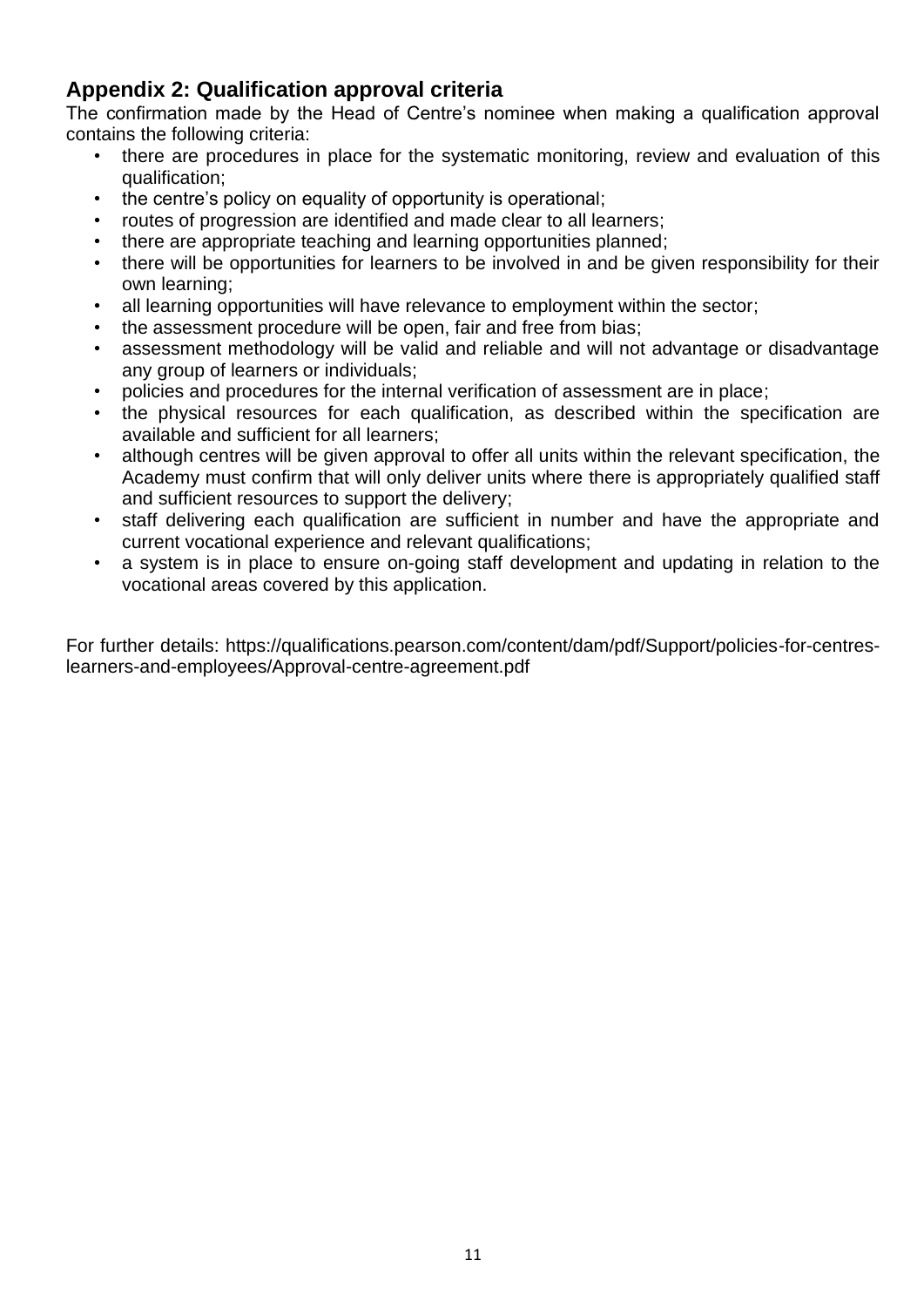#### **Appendix 3: Meeting deadlines**

All student work is regularly monitored to ensure that students maintain appropriate pace, remain focused and do not fall behind with their work. When concerns arise these are initially discussed with the student concerned. Should the concerns continue, the relevant Head of Department and the Head of Year/Sixth Form are informed. Students are spoken to and where appropriate placed on overtime /detention; parental meetings may also occur.

- a) Missed deadlines
	- Missed BTEC deadlines should be treated as missed homework deadlines and carry the same sanctions according to Key Stage, i.e. C3/C4 detention for KS4 students, Overtime for Sixth Form students. Head of Department and Head of Year/Sixth Form are also informed.
	- Repeatedly missing deadlines Head of Sixth Form meets with student and parents and implements an action/support plan to ensure that time is managed effectively and no further deadlines are missed.
	- Should the student continue to miss deadlines, further disciplinary action is considered.
	- The Lead IV is kept informed at all stages.
- b) Re-submissions
	- Students have **one** chance and 10 days to improve a failed assignment and re-submit.
	- Re-submissions must be signed off on the Assessment Record Sheet by the Lead IV in the subject area.
	- A re-submission attempt can only be authorised if BTEC criteria has been met originally.
- c) Deadline extensions
	- If a student has an authorised illness absence, the assessor and Lead IV may authorise a deadline extension.
	- Extensions are decided by the Lead IV and new deadlines are clearly recorded on the student's copy of the assignment and the assessor's tracking sheet.
- d) Retakes
	- If the student has not achieved the Pass criteria in a given assignment, a new assignment needs to be issued which allows the student to achieve the pass criteria only.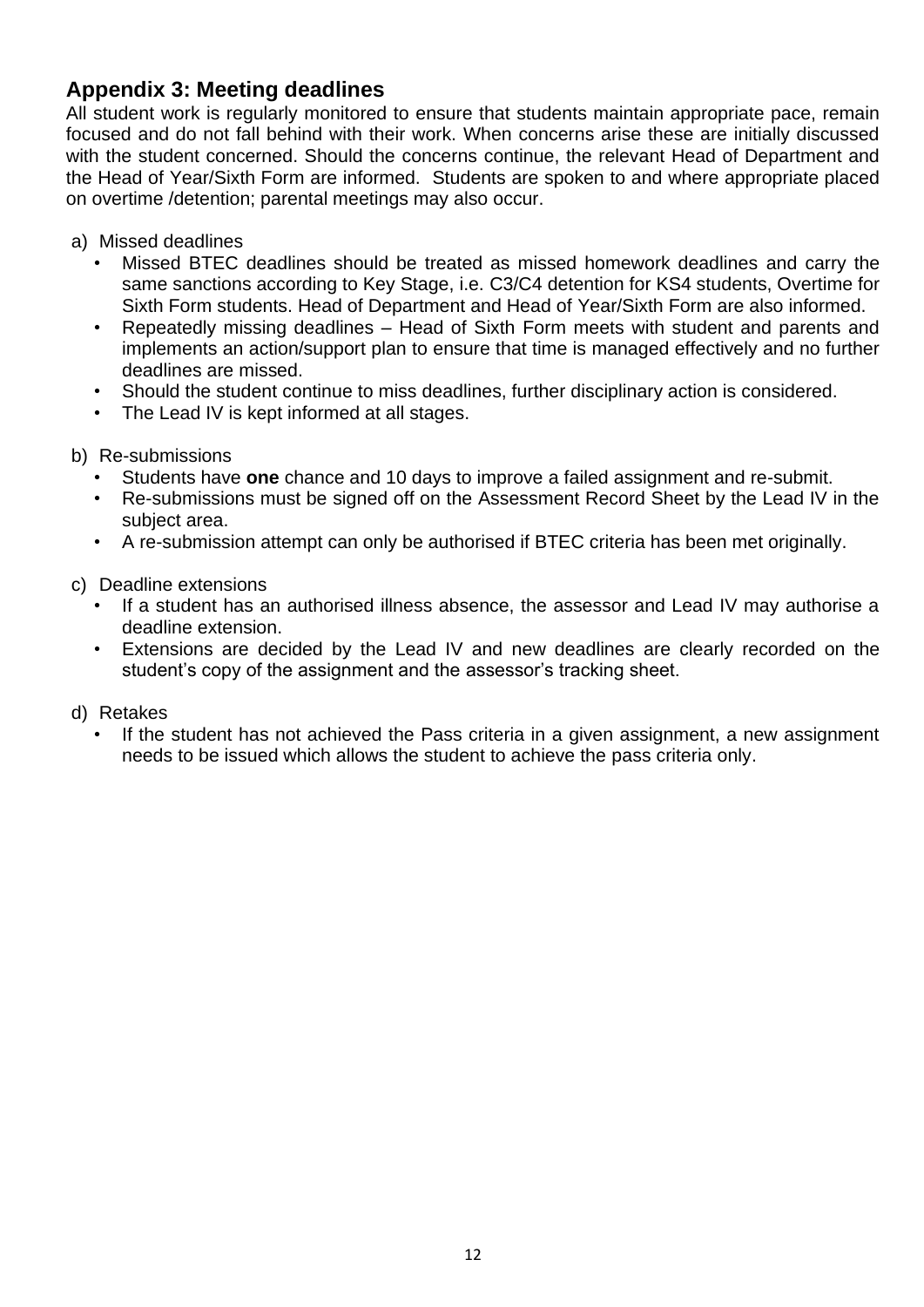### **Appendix 4: Conducting tests**

Tests are an assessment of the learner's knowledge and understanding. The test papers and test items are Pearson copyright and should not be reproduced or published without prior written consent from us. Any reproduction of test questions in revision documentation or student notes will be viewed as an infringement of copyright and will be viewed as malpractice to which sanctions including the revocation of centre approval may apply.

#### **Roles and responsibilities**

The Exams Manager and an Invigilator administer the tests. These two roles are performed by separate people. Neither is the trainer who delivered the training to the learners undertaking the test.

#### Test Manager (Centre Manager or the nominated person)

This person holds responsibility for test security and must ensure that the testing procedure is followed. Their responsibilities are:

- downloading and printing tests from the secure website
- ensuring that any re-sit learners have been given a different test paper
- creating a seating plan
- completing test logs and ensuring the storage of test records
- photocopying/scanning of the test answer sheets prior to returning the originals
- ensuring safe storage and dispatch of test papers
- preparing the invigilator to undertake their role in line with the testing procedure (this may also include confirming the identity of learners and checking eligibility for exemption from a test or training).

#### **Invigilator**

The Invigilator has the following responsibilities:

- ensuring the test room meets the requirements specified in the procedure
- ensuring no reference material which might be helpful to candidates is displayed in the test room
- distributing and collecting test papers and answer sheets to the learners on the test day
- recording evidence of learners' identities
- recording any changes to the seating plan
- ensuring the test is conducted under examination conditions
- ensuring learners do not commit malpractice (e.g. cheat), copy or in any other way gain an unfair advantage when taking the test
- reporting any issues of learner malpractice or misbehaviour during the test to the centre manager
- they do not need any knowledge of the syllabus or be a qualified trainer.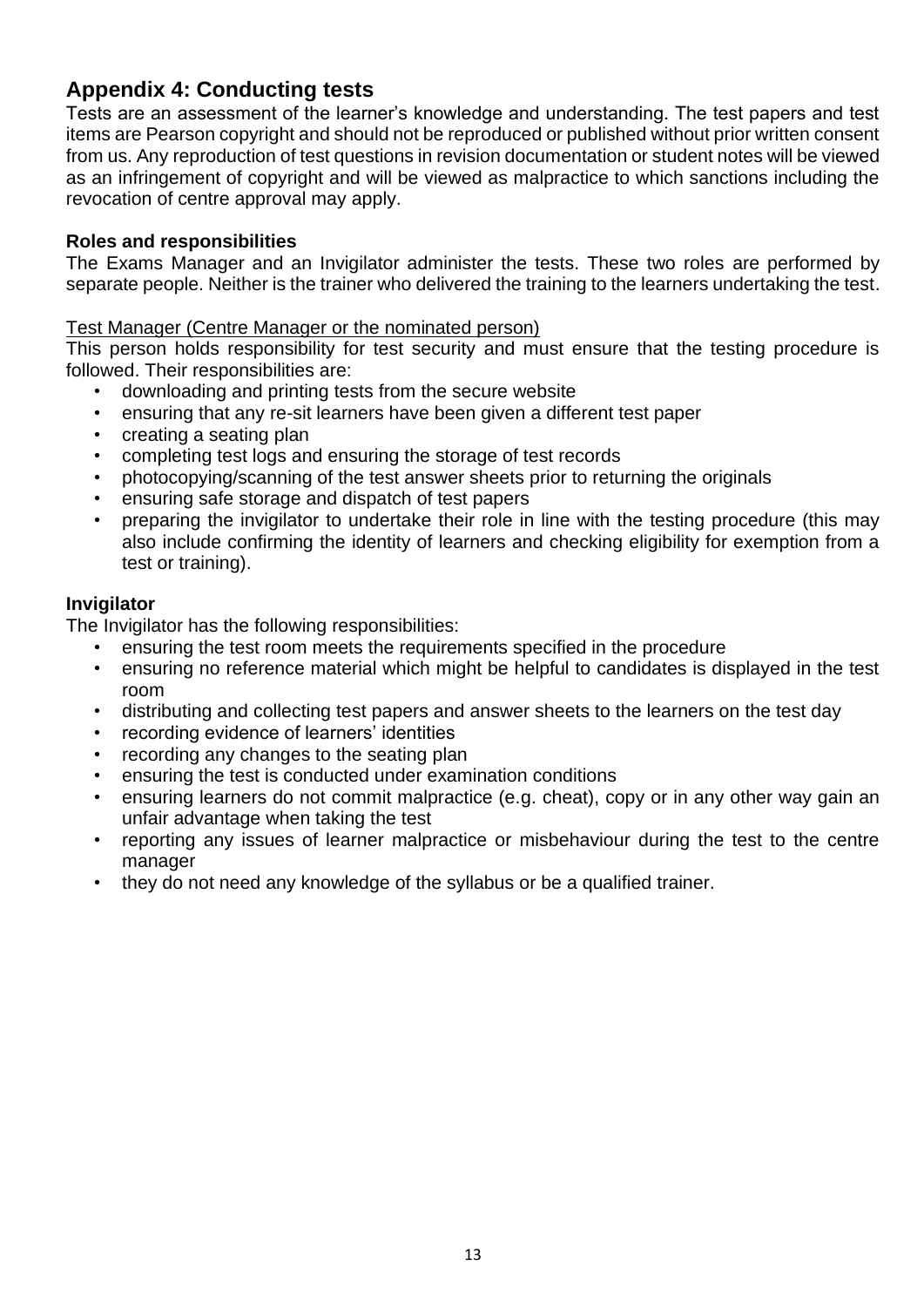### **Appendix 5: Definition of Malpractice by Centre Staff**

This list is not exhaustive and other instances of malpractice may be considered by this centre at its discretion:

- Improper assistance to candidates.
- Inventing or changing marks for internally assessed work (coursework or portfolio evidence) where there is insufficient evidence of the candidates' achievement to justify the marks given or assessment decisions made.
- Failure to keep candidate coursework/portfolios of evidence secure.
- Fraudulent claims for certificates.
- Inappropriate retention of certificates.
- Assisting learners in the production of work for assessment, where the support has the potential to influence the outcomes of assessment, for example where the assistance involves centre staff producing work for the learner.
- Producing falsified witness statements, for example for evidence the learner has not generated.
- Allowing evidence, which is known by the staff member not to be the learner's own, to be included in a learner's assignment/task/portfolio/ coursework.
- Facilitating and allowing impersonation.
- Misusing the conditions for special learner requirements, for example where learners are permitted support, such as an amanuensis, this is permissible up to the point where the support has the potential to influence the outcome of the assessment.
- Falsifying records/certificates, for example by alteration, substitution, or by fraud.
- Fraudulent certificate claims, that is claiming for a certificate prior to the learner completing all the requirements of assessment.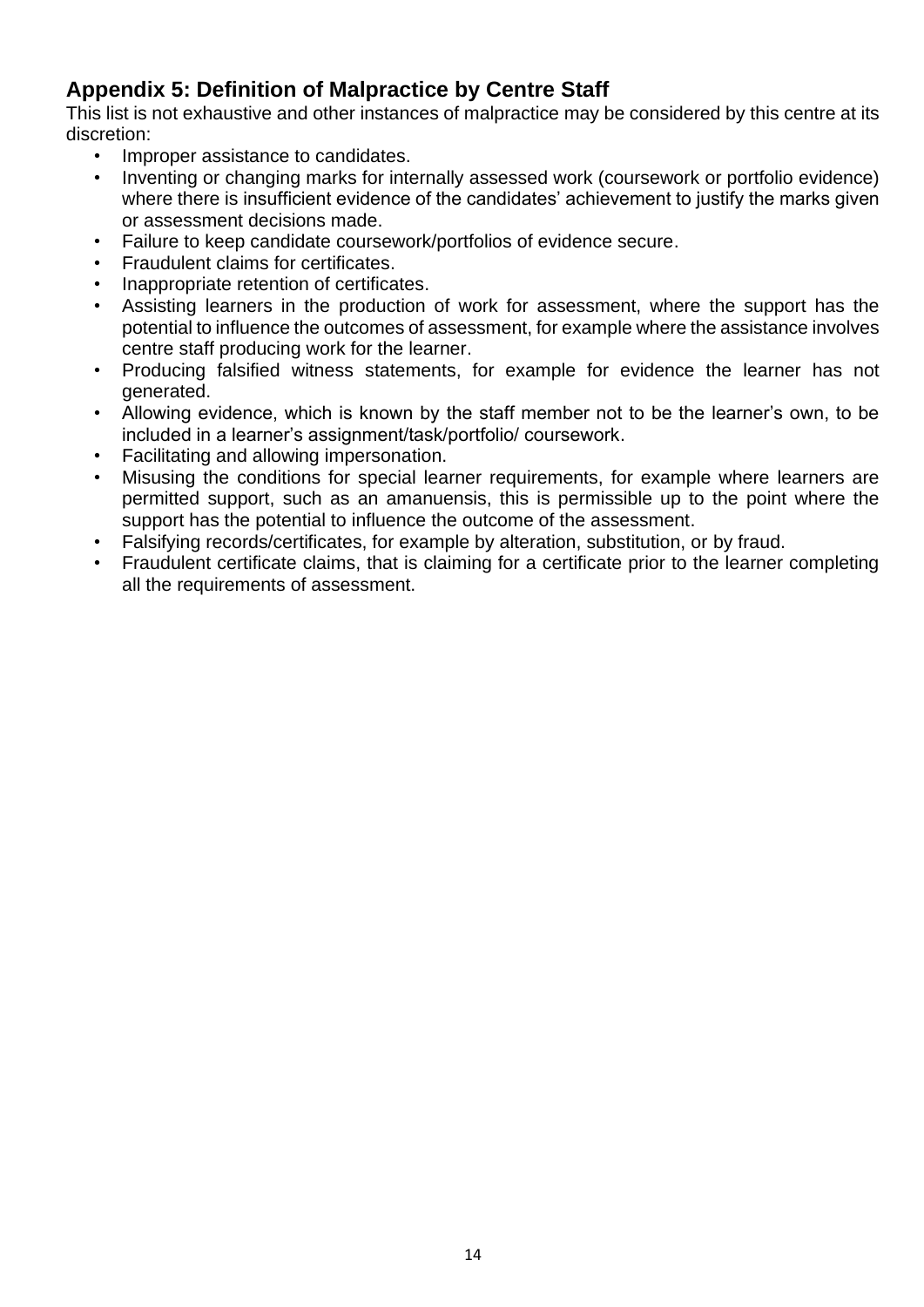#### **BTEC ENTRIES**

| <b>Action</b>                           | Who                               | When                                     | What next?                            |
|-----------------------------------------|-----------------------------------|------------------------------------------|---------------------------------------|
| All BTEC entries to Exams Manager,      | HoD or postholder                 | End of September.                        | Exams Manager will process these      |
| using appropriate template.             |                                   |                                          | entries (for the full course students |
|                                         |                                   |                                          | are studying).                        |
| Produce a spreadsheet with all entries  | <b>Examinations manager</b>       | Mid October.                             | HoDs to check that all BTEC students  |
| and share with BTEC Coordinator and     |                                   |                                          | have been entered for the right       |
| HoDs.                                   |                                   |                                          | course.                               |
| Confirm accuracy of entries, identify   | BTEC Lead IV, HoDs or postholders | End of October.                          | Exams Manager will address any        |
| errors and omissions.                   |                                   |                                          | issues.                               |
| Produce a revised spreadsheet of all    | <b>Examinations manager</b>       | $1st$ of November.                       | Copies to all HoDs, BTEC Coordinator, |
| entries.                                |                                   |                                          | Head of Sixth Form, Vice Principal.   |
| ON LINE ASSESSMENT/EXAMINATIONS         |                                   |                                          |                                       |
| All entries to Exams Manager - at time  | BTEC Lead IV, HoDs or postholders | for<br>the<br>appropriate<br>time<br>In. | Exams Manager to process all entries. |
| the<br>appropriate<br>to<br>assessment  |                                   | assessment window.                       |                                       |
| window.                                 |                                   |                                          |                                       |
| Produce a spreadsheet of all entries.   | <b>Examinations manager</b>       | As soon as the entries are completed.    | Copies to all HoDs, BTEC Coordinator, |
|                                         |                                   |                                          | Head of Sixth Form, Vice Principal -  |
|                                         |                                   |                                          | HoDs to check for accuracy.           |
| for<br>Arrangements<br>external         | <b>Examinations manager</b>       | All in place at least month before the   | Examination timetables to candidates, |
| accordance<br>with<br>assessment.<br>in |                                   | exam is due.                             | Exams Manager.                        |
| guidelines and policies (Edexcel, JCQ)  |                                   |                                          |                                       |
| Students taking the (online) exams.     |                                   |                                          | External<br>policy<br>examinations    |
|                                         |                                   |                                          | followed.                             |
|                                         |                                   |                                          |                                       |
| CUDNAITTINIC DTFC DECLILTC              |                                   |                                          |                                       |

#### **SUBMITTING BTEC RESULTS – Course Completion**

| <b>Action</b>                                            | Who | When                                | What next?                                |
|----------------------------------------------------------|-----|-------------------------------------|-------------------------------------------|
| Template generated for collecting   Examinations manager |     | According to the Academy's calendar | staff<br>all<br>with<br>Share<br>template |
| results – this will require the exact                    |     |                                     | concerned.                                |
| name of each unit completed and the                      |     |                                     |                                           |
| grade achieved in this unit by each                      |     |                                     |                                           |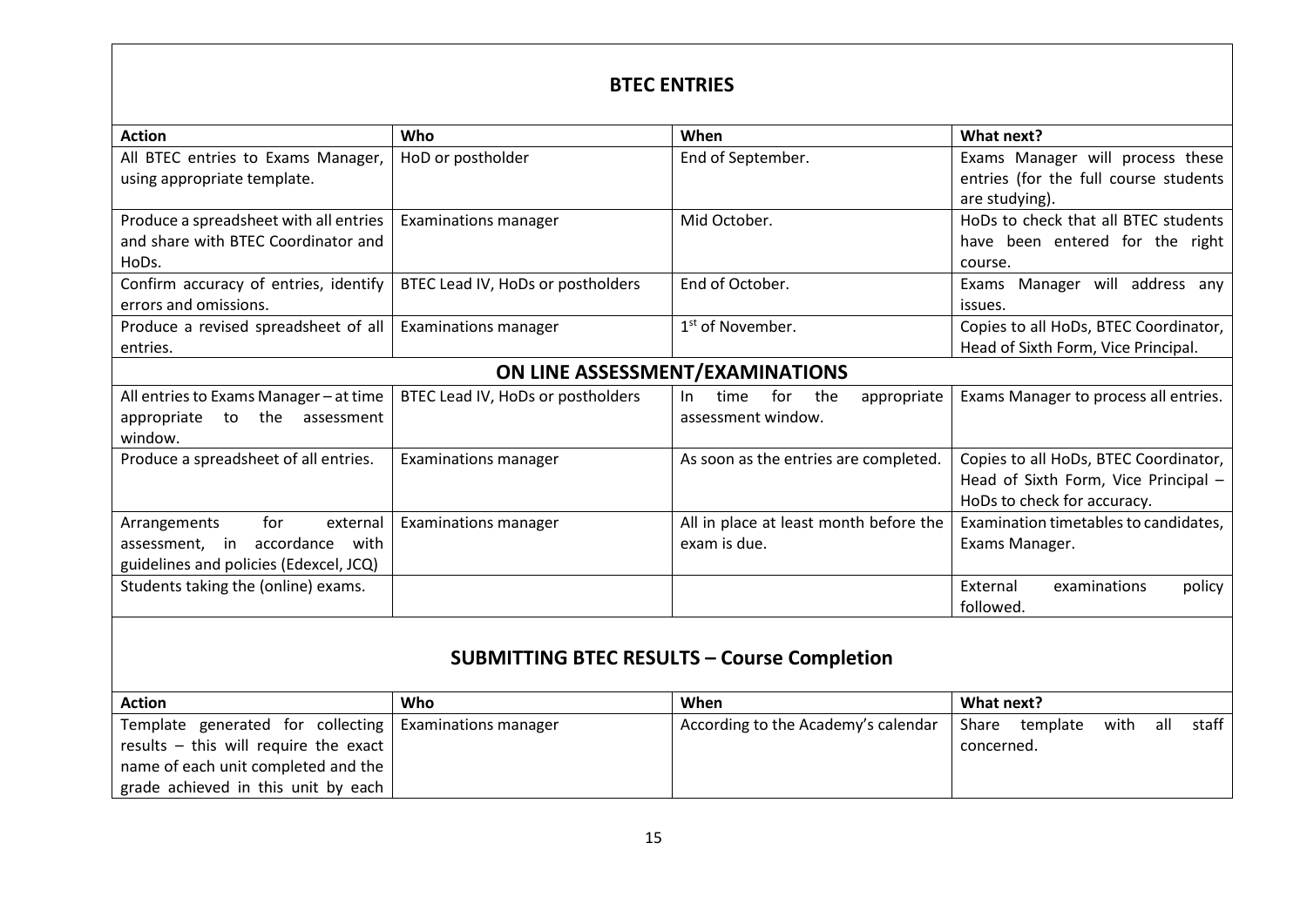| student as well as the overall grade for<br>each student.                 |                                                          |                                                                                                     |                                                                                           |
|---------------------------------------------------------------------------|----------------------------------------------------------|-----------------------------------------------------------------------------------------------------|-------------------------------------------------------------------------------------------|
| Templates showing the results for all<br>BTECs returned to Exams Manager. | HoD or postholder                                        | later than a week after the<br>No.<br>BTEC completion<br>published<br>date<br>(Academy's calendar). | All results processed.                                                                    |
| Produce a spreadsheet of results.                                         | Examinations manager                                     | Within two weeks of collecting all<br>results from HoDs/postholders.                                | HoDs check for accuracy.                                                                  |
| Confirm accuracy of results, identify<br>errors and omissions.            | <b>BTEC</b><br>Coordinator,<br>HoDs<br>or<br>postholders | End of May.                                                                                         | Exams Manager to address any issues.                                                      |
| Check all certificates for accuracy and<br>file them.                     | <b>Examinations manager</b>                              | As soon as they arrive.                                                                             | Follow up any issues, liaise with HoDs,<br>BTEC Coordinator, Vice Principal if<br>needed. |
| Produce a final spreadsheet of all<br>results.                            | <b>Examinations manager</b>                              | By end of June.                                                                                     | Copies to BTEC Coordinator, Vice<br>Principal, HoDs.                                      |

# **BTEC – Unit completion, Verification & Standardisation**

| <b>Action</b>                                | Who                   | When                                  | What next?                           |
|----------------------------------------------|-----------------------|---------------------------------------|--------------------------------------|
| Clear timeline in place for completion       | HoD or postholder     | Before the academic year starts.      | Teachers are clear of which units to |
| of units. PoLs support quality learning      |                       |                                       | teach, how and timescale for the     |
| within guided learning hours.                |                       |                                       | completion of each unit.             |
| Every unit completed is standardised         | HoD, BTEC Coordinator | Within 2 weeks of completing the      | Evidence of standardisation recorded |
| across the department according to           |                       | unit.                                 | and shared with SLT line manager and |
| Plan<br>for<br>the<br>Assessment<br>the      |                       |                                       | Lead IV. Outcomes recorded, follow   |
| Course/Subject area.                         |                       |                                       | up actions in accordance with BTEC   |
|                                              |                       |                                       | Policy.                              |
| <b>Address</b><br>possible<br>issues<br>trom | HoD or postholder     | later than a week after the<br>No.    | Checked by SLT line manager and Lead |
| standardisation.                             |                       | standardisation/verification process. | IV.                                  |
| Appropriate and timely arrangements          | <b>BTEC Lead IV</b>   | According to departmental schedule    | Potential issues addressed within a  |
| for IV are in place and adhered to.          |                       | approved by the BTEC Lead IV.         | week.                                |
| Verification is effective.                   |                       |                                       |                                      |
| Verified<br>outcomes<br>assessment           | HoD or postholder     | Within 3 weeks of completing the unit | Checked by SLT line manager and      |
| updated to departmental tracking             |                       | of work.                              | <b>BTEC Coordinator.</b>             |
| sheet.                                       |                       |                                       |                                      |